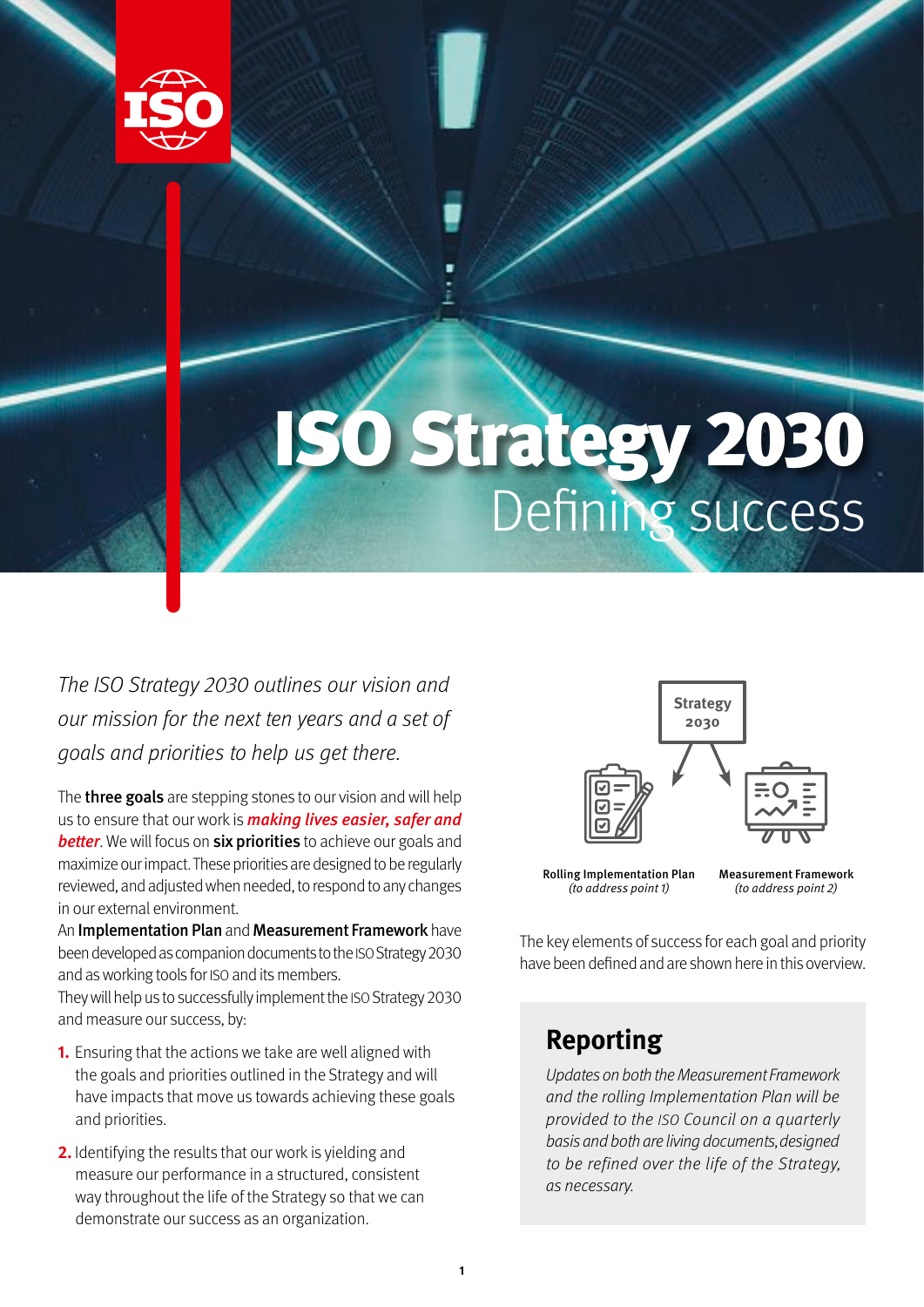## **We will have succeeded when:**



**GOAL 1:** ISO standards used everywhere



**Priority 1.1:** Demonstrate the benefits of ISO standards



**Priority 1.2:**  Innovate to meet users' needs

- **•** Everyone understands the benefits of standards and ISO is recognized as the world leader in international standardization;
- **•** ISO standards are easy to access and easy to use;
- **•** Stakeholders see ISO standards as a solution to market challenges across all countries and all sectors.
- **•** We have data that demonstrates the benefits of standards (both quantitative and qualitative data) and we have used this data to build a library of case studies and success stories, tailored for a wide range of audiences;
- **•** We have developed a strategy and communication materials for ISO members to help them showcase these examples;
- **•** Our members have successfully engaged their stakeholders with these materials.
- **•** We are able to anticipate and understand our stakeholders' needs and expectations, whether they are standards users or experts involved in developing standards;
- **•** We offer innovative new products and services, providing a wide range that can meet all use cases and helping users understand which ones they need and how to use them;
- **•** We have reviewed the process we use to develop standards, effectively monitoring and integrating new technologies to make our processes more efficient and attractive;
- **•** We have achieved a high level of stakeholder satisfaction with these innovative products, services and processes, and we consistently monitor and measure satisfaction levels.



**GOAL 2: Meeting** global needs

- **•** ISO standards address global challenges and are ready when the market needs them;
- **•** We work collaboratively across the standardization community to understand user needs and develop optimal solutions;
- **•** We are able to prioritize standardization topics and respond to emerging needs.



**Priority 2.1:**  Deliver standards when the market needs them

- **•** We are able to deliver standards in a timely manner, without compromising on the quality of the document or the consensus process required to develop it;
- **•** We have new processes allowing for faster development (so that we can respond to urgent market needs);
- **•** We make more effective use of the existing range of ISO deliverables (e.g. publishing more TS, PAS, IWA);
- **•** We have enhanced collaboration processes with our key partners, such as IEC and ITU, contributing to more timely delivery of standards in areas of common interest.